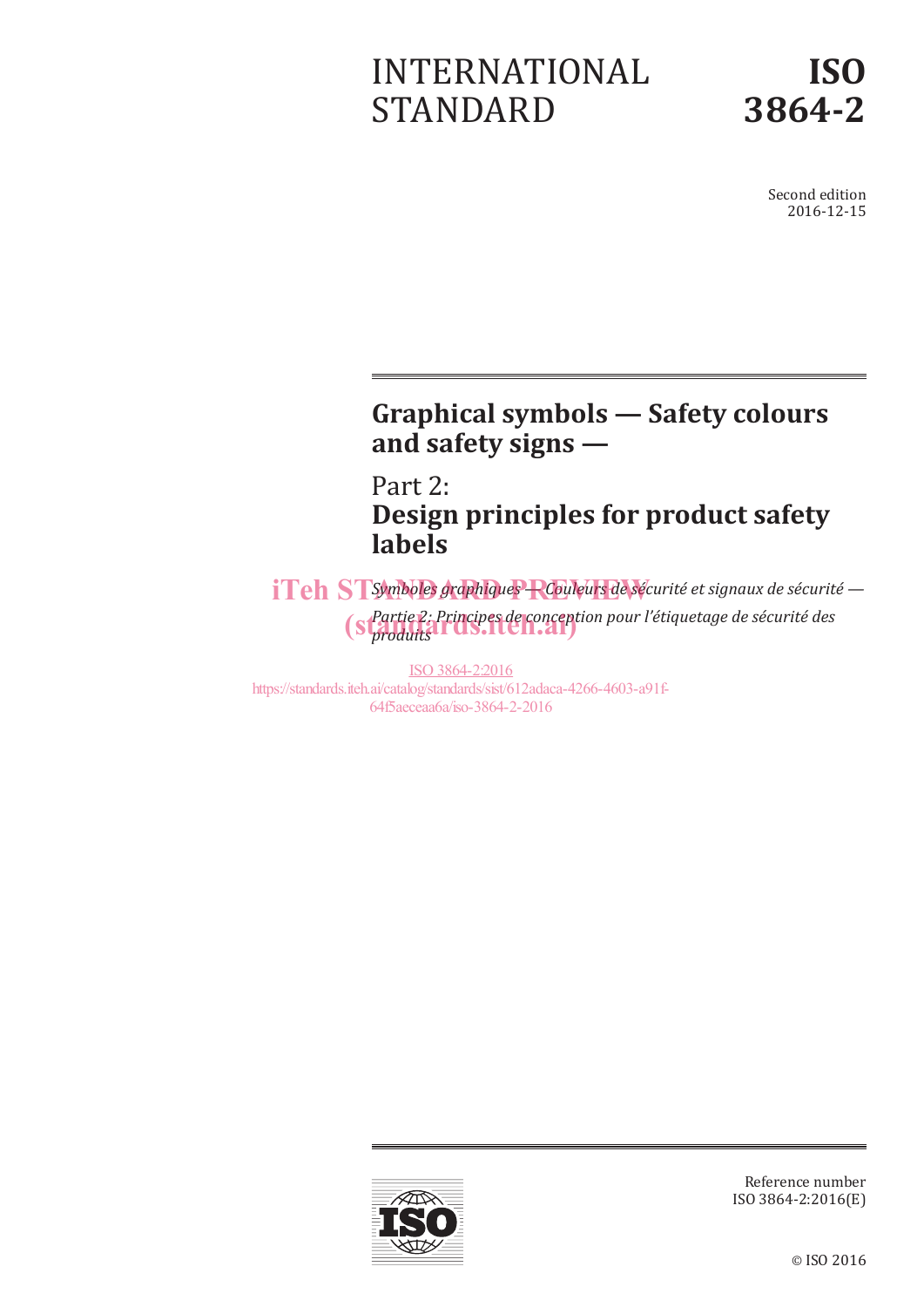# iTeh STANDARD PREVIEW (standards.iteh.ai)

ISO 3864-2:2016 https://standards.iteh.ai/catalog/standards/sist/612adaca-4266-4603-a91f-64f5aeceaa6a/iso-3864-2-2016



#### © ISO 2016, Published in Switzerland

All rights reserved. Unless otherwise specified, no part of this publication may be reproduced or utilized otherwise in any form or by any means, electronic or mechanical, including photocopying, or posting on the internet or an intranet, without prior written permission. Permission can be requested from either ISO at the address below or ISO's member body in the country of the requester.

ISO copyright office Ch. de Blandonnet 8 • CP 401 CH-1214 Vernier, Geneva, Switzerland Tel. +41 22 749 01 11 Fax +41 22 749 09 47 copyright@iso.org www.iso.org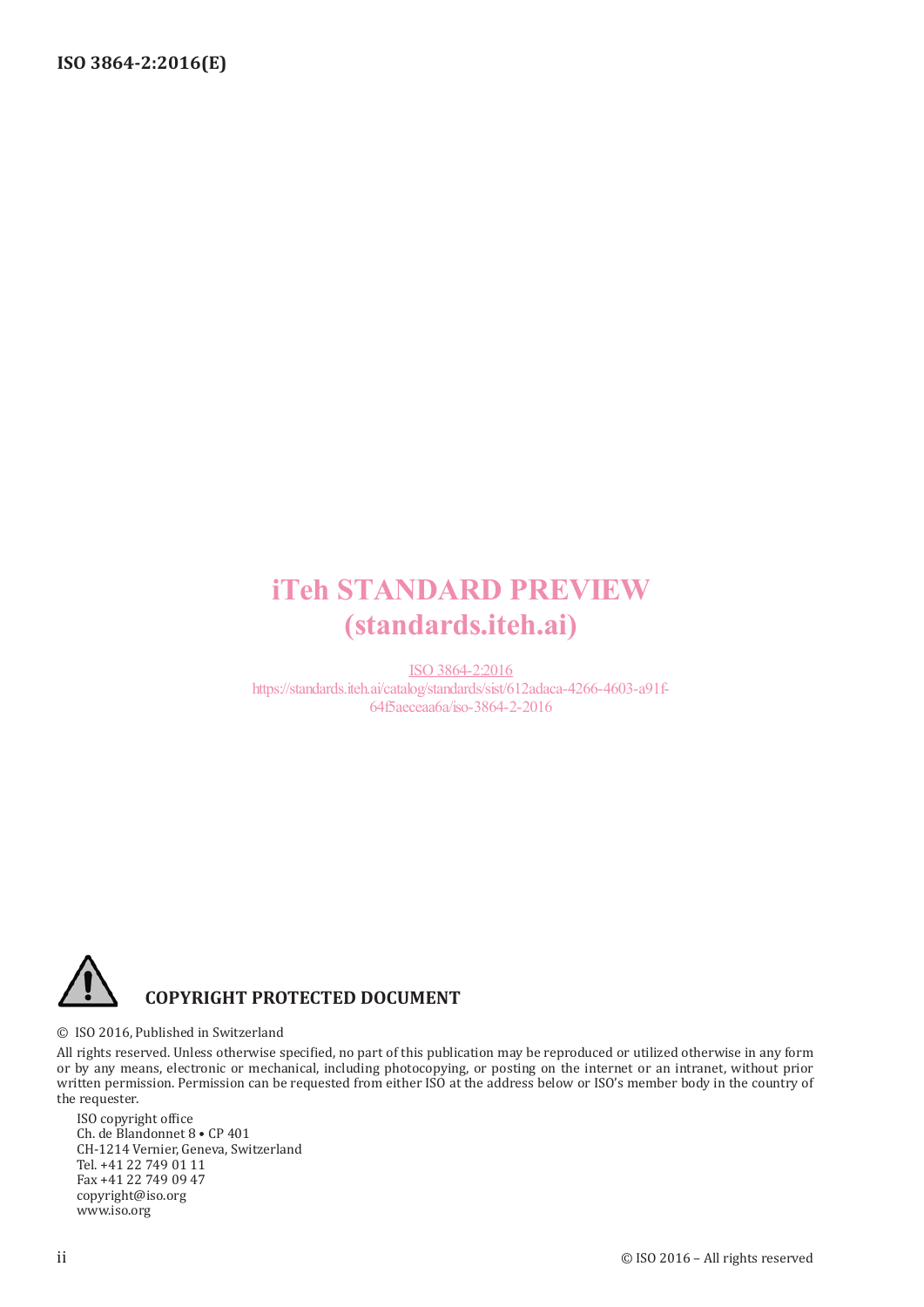# **Contents**

| ×<br>۰, |
|---------|
|---------|

| 1                                                                                     |                                                                                                                                                                                                                     |  |  |  |  |  |
|---------------------------------------------------------------------------------------|---------------------------------------------------------------------------------------------------------------------------------------------------------------------------------------------------------------------|--|--|--|--|--|
| 2                                                                                     |                                                                                                                                                                                                                     |  |  |  |  |  |
| 3                                                                                     |                                                                                                                                                                                                                     |  |  |  |  |  |
| $\overline{\mathbf{4}}$                                                               | Purpose of safety colours <b>Executive Colours</b> 3<br>4.1<br>4.2<br>4.3                                                                                                                                           |  |  |  |  |  |
| 5                                                                                     | 5.1<br>5.2                                                                                                                                                                                                          |  |  |  |  |  |
| 6                                                                                     | 6.1<br>6.2<br>6.3<br>Safety sign used with a separated supplementary safety information text panel<br>6.4<br>Combination product safety label not incorporating a hazard severity panel<br>6.5<br>6.6<br>6.7<br>6.8 |  |  |  |  |  |
|                                                                                       | Annex A (informative) Guidelines for ineredisting the recognition of product safety<br>label components indicately standards/sist/612adaca-4266-4603-a91f-<br>645 aeceaa6a/iso-3864-2-2016                          |  |  |  |  |  |
|                                                                                       |                                                                                                                                                                                                                     |  |  |  |  |  |
|                                                                                       |                                                                                                                                                                                                                     |  |  |  |  |  |
| Annex E (informative) References from colour order systems for signal colour orange18 |                                                                                                                                                                                                                     |  |  |  |  |  |
|                                                                                       |                                                                                                                                                                                                                     |  |  |  |  |  |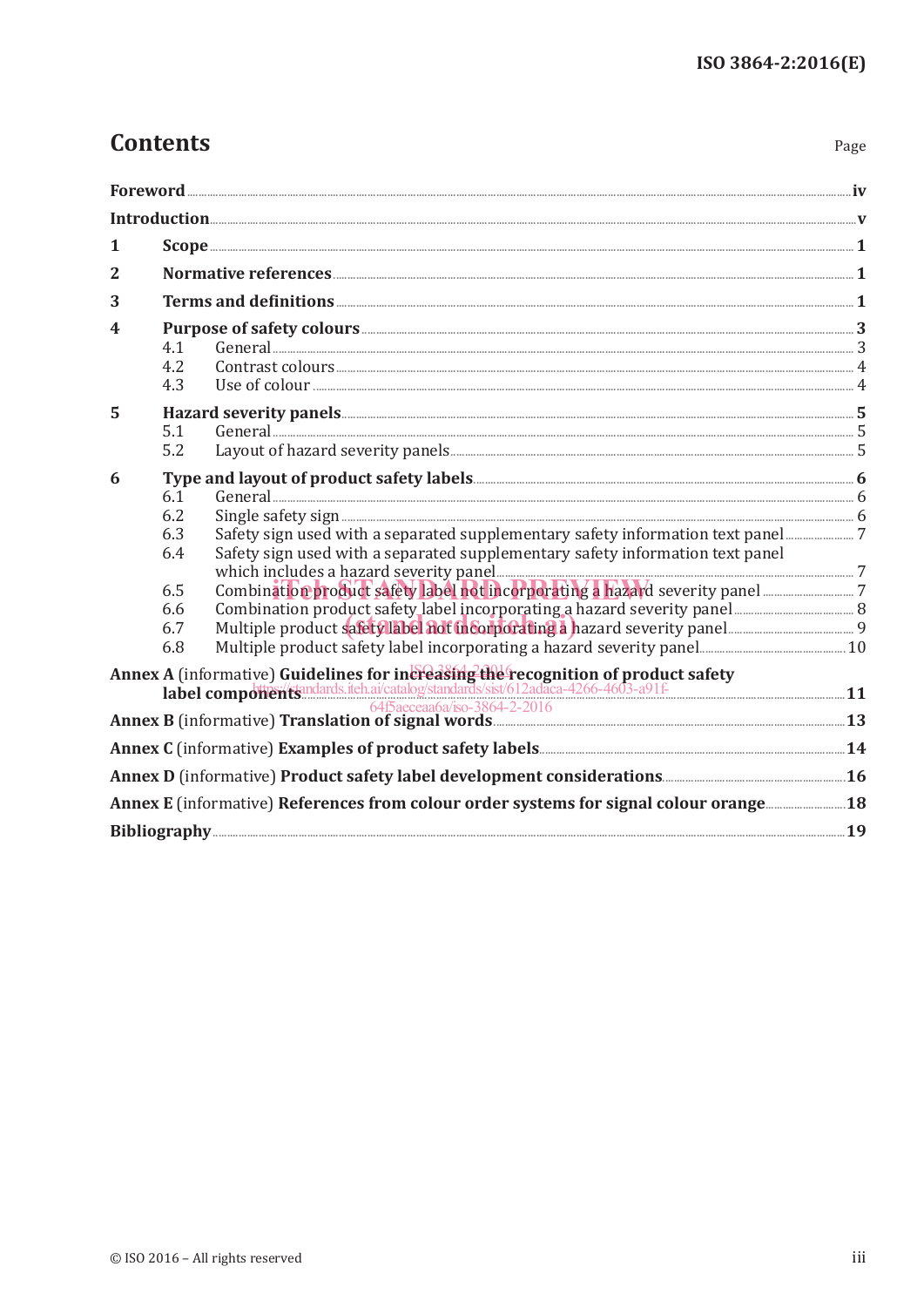# **Foreword**

ISO (the International Organization for Standardization) is a worldwide federation of national standards bodies (ISO member bodies). The work of preparing International Standards is normally carried out through ISO technical committees. Each member body interested in a subject for which a technical committee has been established has the right to be represented on that committee. International organizations, governmental and non-governmental, in liaison with ISO, also take part in the work. ISO collaborates closely with the International Electrotechnical Commission (IEC) on all matters of electrotechnical standardization.

The procedures used to develop this document and those intended for its further maintenance are described in the ISO/IEC Directives, Part 1. In particular the different approval criteria needed for the different types of ISO documents should be noted. This document was drafted in accordance with the editorial rules of the ISO/IEC Directives, Part 2 (see www.iso.org/directives).

Attention is drawn to the possibility that some of the elements of this document may be the subject of patent rights. ISO shall not be held responsible for identifying any or all such patent rights. Details of any patent rights identified during the development of the document will be in the Introduction and/or on the ISO list of patent declarations received (see www.iso.org/patents).

Any trade name used in this document is information given for the convenience of users and does not constitute an endorsement.

For an explanation on the meaning of ISO specific terms and expressions related to conformity assessment, as well as information about ISO's adherence to the World Trade Organization (WTO) principles in the<br>Technical Barriers to Trade (TBT) see the following URL: www.iso.org/iso/foreword.html Technical Barriers to Trade (TBT) see the following URL: www.iso.org/iso/foreword.html.

The committee responsible for this document is ISO/TC 145, *Graphical symbols*, Subcommittee SC 2, *Safety identification, signs, shapes, symbols and colours*. ISO 3864-2:2016

This second edition cancels and replaces the first edition (ISO 3864-2:2004), which has been technically revised. 64f5aeceaa6a/iso-3864-2-2016

It also incorporates the Amendment ISO 3864-2:2004/Amd 1:2011.

A list of all the parts in the ISO 3864 series can be found on the ISO website.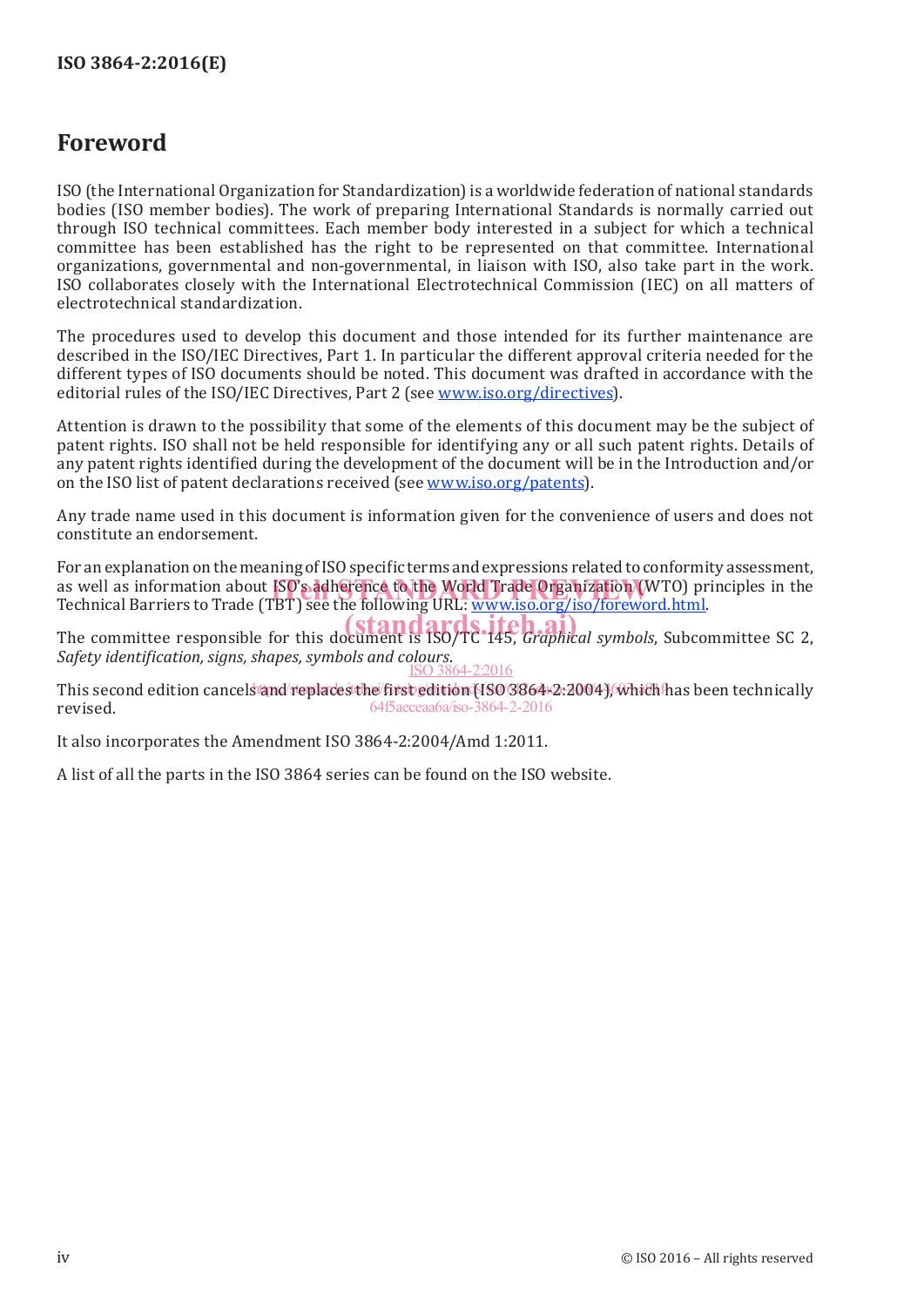# **Introduction**

There is a need to standardize a system of communicating safety information on products. This document provides layouts for product safety labels that can be used to convey safety information related to the installation, operation, use, maintenance and/or disposal of a product. Product safety labels are not to be used as safety signs on walls in workplaces and public buildings.

This document builds on the system of hazard communication set forth in ISO 3864-1. This document sets forth additional layouts for product safety labels that assist in communicating

- a) the severity level of the hazard, and
- b) supplementary safety information in word or symbolic form.

To assist in the communication of safety information across language barriers, all of the product safety label layouts shown in this document incorporate safety signs. This document includes product safety label layouts that use only safety signs as well as layouts that use additional graphical symbols and text. Product safety labels that include text can be used when some of the necessary safety information cannot be communicated in symbolic form, when the combination of safety sign with text is judged to be more effective or when legal requirements in countries mandate the use of text to communicate safety information. Education is an essential part of any system that provides safety information. Because the amount of safety information necessary to operate or service a product safely may be more than can be conveyed in a product safety label, a product's accompanying documentation (e.g. product literature, installation manual, operation manual, service manual) may supplement the product's safety labels to provide the user with the additional information necessary for safety. A product's user documentation also offers a place to educate users on the meaning of the safety signs and supplementary safety also offers a place to educate users on the meaning of the safety signs and supplementary safety information symbols shown on the product's safety labels (see Annex A).

When a product safety label is to be developed, the hazards associated with the product and their corresponding risks should be evaluated. Many factors are considered when deciding whether or not corresponding risks should be evaluated. Many factors are considered when deciding whether or not to warn, whether to warn on the product in the form of a product safety label and/or to warn in user to the matrix include the severity of the risk, the probability of engaging the hazard, the documentation. Such factors include the severity of the risk, the probability of engaging the hazard, the degree to which the risk is obvious and the type of person likely to possibly engage the hazard.

Statutory or regulatory requirements in some countries may differ from some requirements given in this document. To facilitate international standardization of product safety labels, this document should be considered when revising regulations.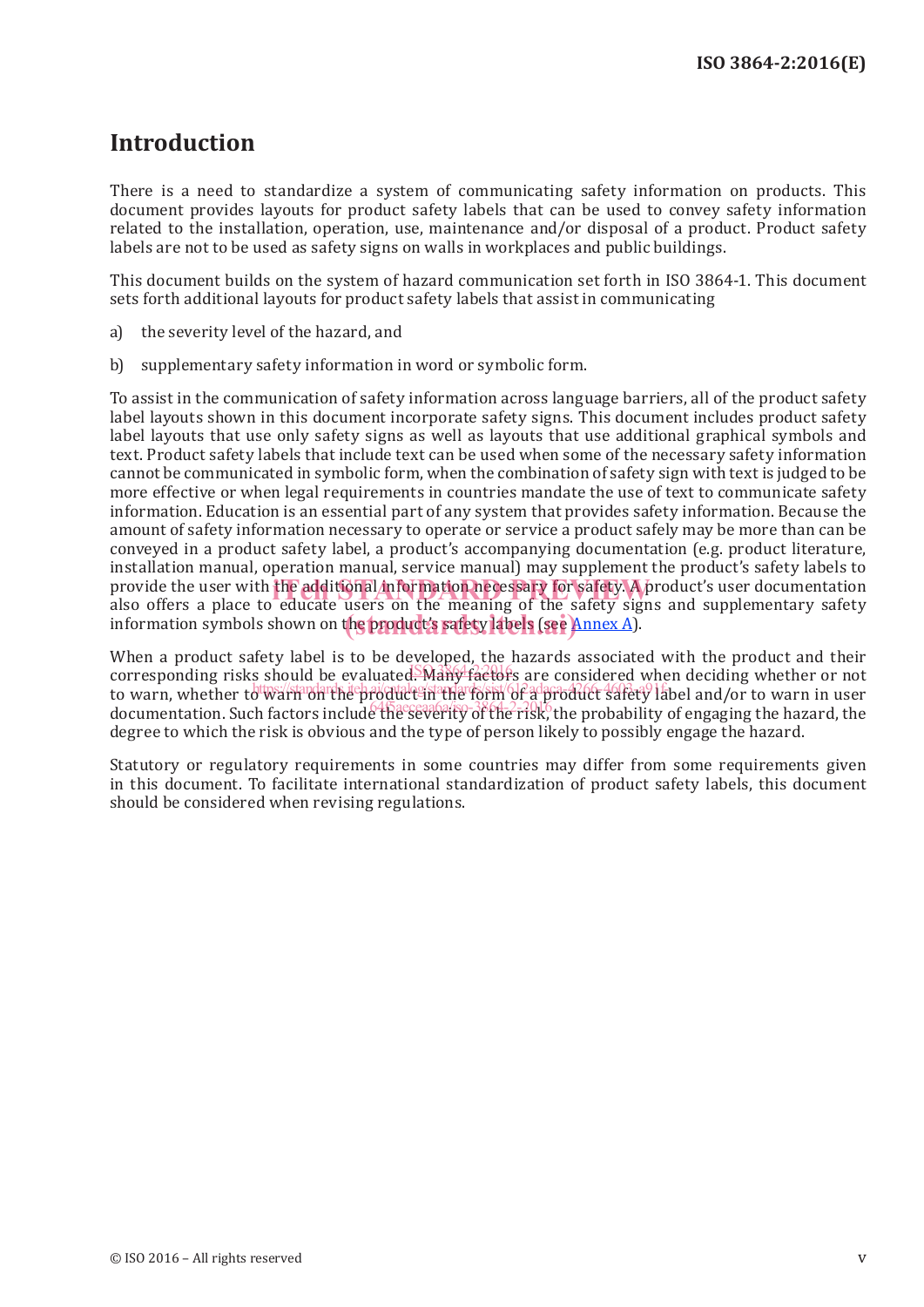# iTeh STANDARD PREVIEW (standards.iteh.ai)

ISO 3864-2:2016 https://standards.iteh.ai/catalog/standards/sist/612adaca-4266-4603-a91f-64f5aeceaa6a/iso-3864-2-2016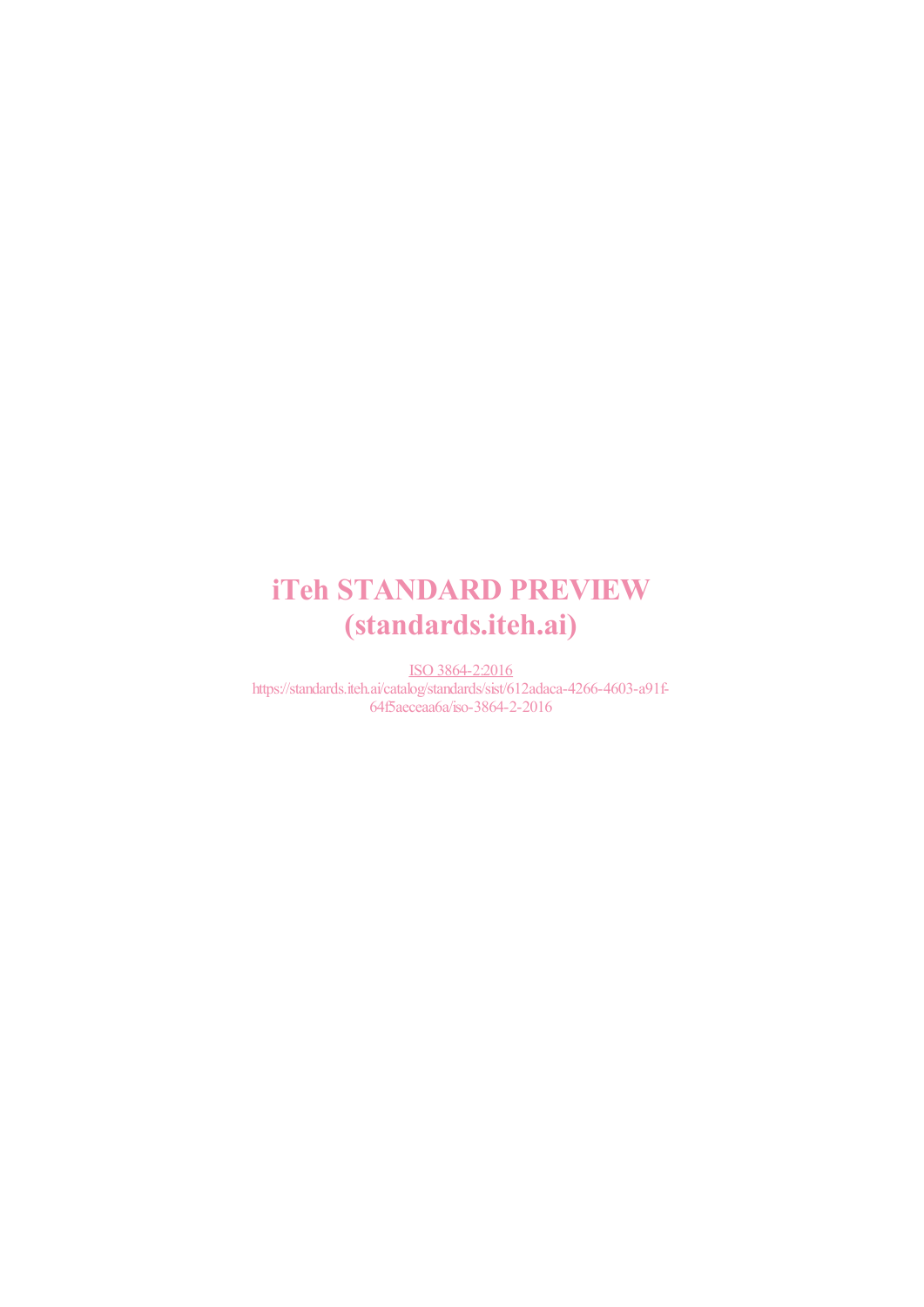# **Graphical symbols — Safety colours and safety signs —**

# Part 2: **Design principles for product safety labels**

**IMPORTANT — The colours represented in the electronic file of this document can be neither viewed on screen nor printed as true representations. Although the copies of this document printed by ISO have been produced to correspond (with an acceptable tolerance as judged by the naked eye) to the colour requirements, it is not intended that these printed copies be used for colour matching. Instead, consult ISO 3864-4, which provides colorimetric and photometric properties together with, as a guideline, references from colour order systems. For the colour orange, see Annex E.**

# **1 Scope**

This document establishes additional principles to ISO 3864-1 for the design of safety labels for products, i.e. any items manufactured and offered for sale in the normal course of commerce, including but not limited to consumer products and industrial equipment. The purpose of a product safety label is to alert persons to a specific hazard and to identify how the hazard can be avoided. ectric hazard and to deficitly now the hazard can be a

This document is applicable to all products in all industries where safety-related questions can be posed. However, it is not applicable to safety labels used **h**.ai)

— for chemicals,

ISO 3864-2:2016

— for the transport of dangerous substances and preparations and <sup>603-a91f-</sup>

 $645$ aeceaa $6a$ /iso-2

— in those sectors subject to legal regulations which differ from certain provisions of this document.

The design principles incorporated in this document are intended to be used by all ISO Technical Committees and anyone designing product safety labels in the development of product safety label standards for their industries or services.

# **2 Normative references**

The following documents are referred to in the text in such a way that some or all of their content constitutes requirements of this document. For dated references, only the edition cited applies. For undated references, the latest edition of the referenced document (including any amendments) applies.

ISO 3864-1, *Graphical symbols — Safety colours and safety signs — Part 1: Design principles for safety signs and safety markings*

ISO 3864-4, *Graphical symbols — Safety colours and safety signs — Part 4: Colorimetric and photometric properties of safety sign materials*

# **3 Terms and definitions**

For the purposes of this document, the following terms and definitions apply.

ISO and IEC maintain terminological databases for use in standardization at the following addresses:

- IEC Electropedia: available at http://www.electropedia.org/
- ISO Online browsing platform: available at http://www.iso.org/obp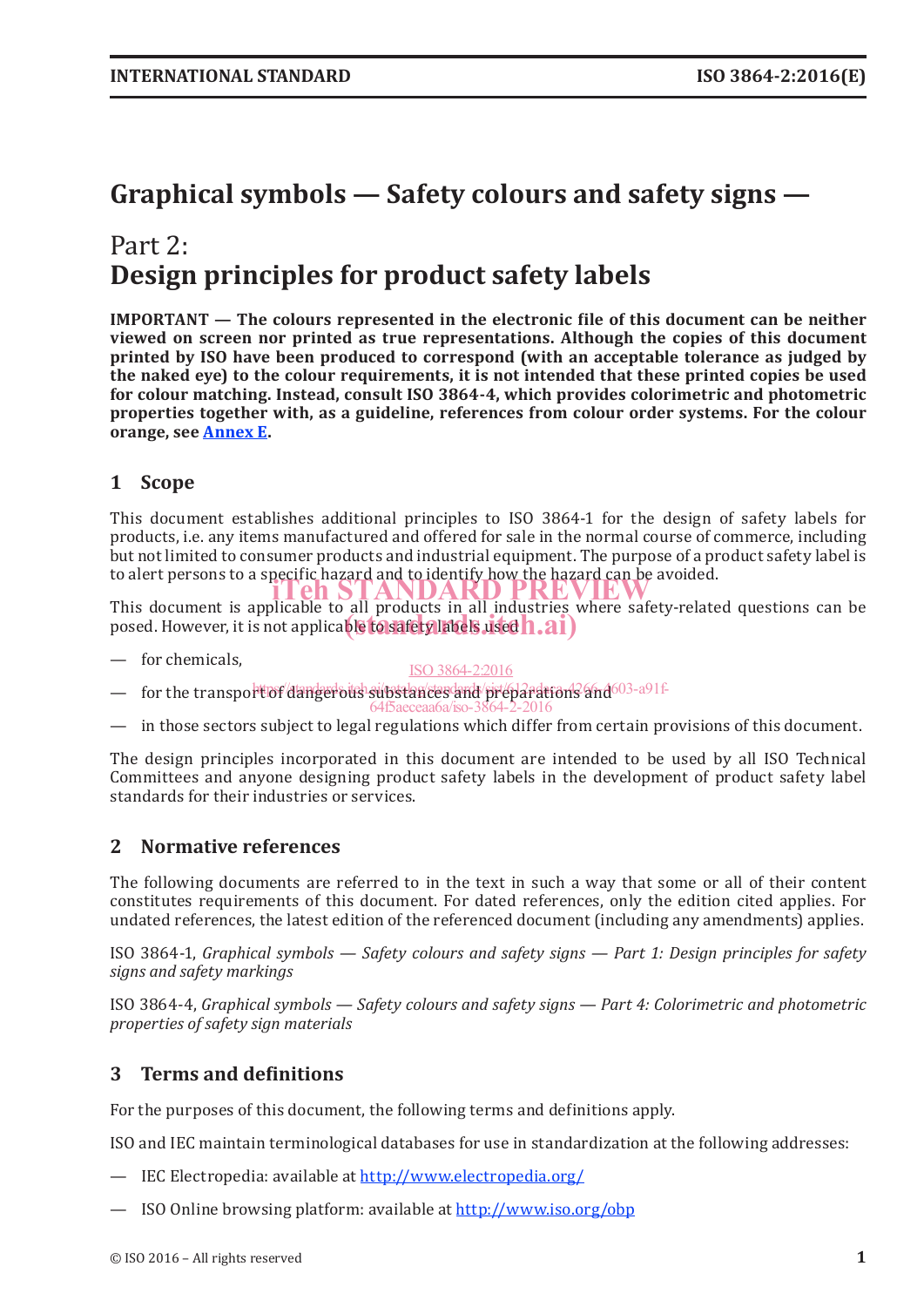# **3.1**

#### **CAUTION**

signal word used to indicate a potentially hazardous situation which, if not avoided, could result in minor or moderate injury

#### **3.2**

#### **combination product safety label**

combination of product safety sign and/or supplementary safety information and/or hazard severity panel on one rectangular label

Note 1 to entry: A combination product safety label conveys one safety message.

## **3.3**

#### **DANGER**

signal word used to indicate an imminently hazardous situation which, if not avoided, will result in death or serious injury

#### **3.4**

### **general warning sign**

safety sign used to signify a general hazard

Note 1 to entry: The general warning sign is standardized/registered as ISO 7010‑W001.

Note 2 to entry: This safety sign can be used to draw attention to a product safety label (see Figure A.5).

**3.5 harm**

**3.6 hazard**

# iTeh STANDARD PREVIEW

# physical injury and/or damage to health or property<br> **(standards.iteh.ai)**

[SOURCE: ISO/IEC Guide 51:2014, 3.1, modified]

ISO 3864-2:2016

https://standards.iteh.ai/catalog/standards/sist/612adaca-4266-4603-a91f-64f5aeceaa6a/iso-3864-2-2016

source of potential harm

[SOURCE: ISO/IEC Guide 51:2014, 3.2, modified]

Note 1 to entry: The term hazard is generally qualified in order to define its origin or the nature of the expected harm (e.g. electric shock hazard, crushing hazard, cutting hazard, toxic hazard, fire hazard, drowning hazard).

#### **3.7**

### **hazard severity panel**

area of a combination or multiple product safety label that communicates the category of risk associated with a hazard

Note 1 to entry: This panel contains the general warning sign, the corresponding colour and an optional signal word (see Table 2).

#### **3.8**

### **multiple product safety label**

product safety label that contains two or more safety signs on the same rectangular label and, if used, the supplementary safety information and/or the hazard severity panel

#### **3.9**

### **product safety label**

label on a product that informs the observer of one or more potential hazards and describes the safety precautions and/or actions required to avoid the hazard(s)

Note 1 to entry: It communicates a hazard, a hazardous situation, a precaution to avoid a hazard and/or a result of not avoiding a hazard.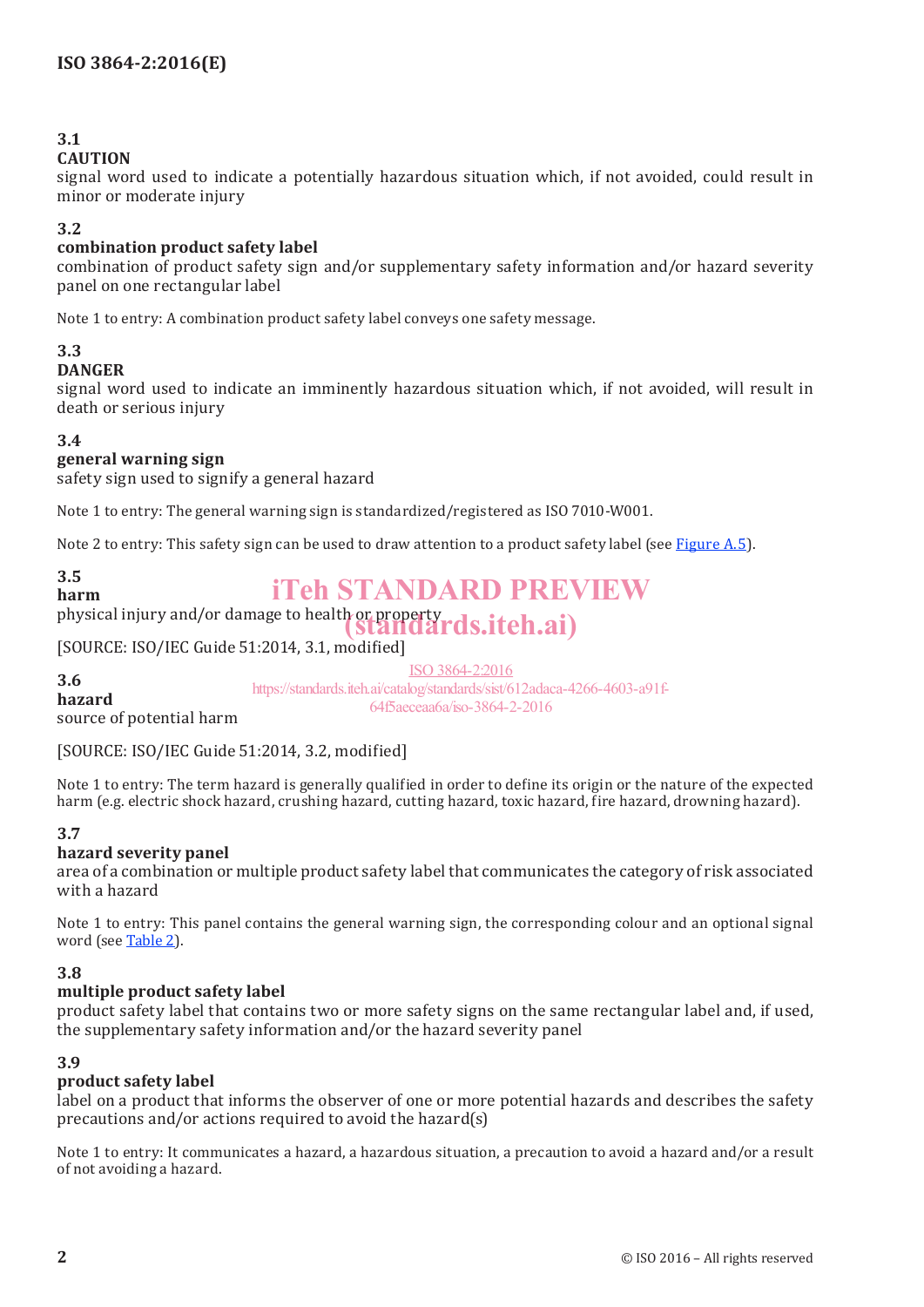## **3.10**

#### **residual risk**

risk remaining after risk reduction measures have been implemented

[SOURCE: ISO/IEC Guide 51:2014, 3.8]

# **3.11**

#### **risk**

combination of the probability of occurrence of harm and the severity of that harm

[SOURCE: ISO/IEC Guide 51:2014, 3.9, modified]

#### **3.12**

#### **safety colour**

colour with special properties to which a safety meaning is attributed

## **3.13**

#### **safe viewing distance**

distance a person can be from the product safety label while still able to read the label accurately and have the opportunity to follow the product safety label's message

#### **3.14**

#### **signal word**

word that calls attention to a product safety label and designates a category of risk

#### **3.15**

# 3.15<br>supplementary safety information panel **ARD** PREVIEW

safety information symbol or safety information text whose main purpose is to provide additional clarification clarification

Note 1 to entry: A supplementary safety information panel typically communicates hazard consequence or hazard avoidance information.dards.iteh.ai/catalog/standards/sist/612adaca-4266-4603-a91f-

64f5aeceaa6a/iso-3864-2-2016

#### **3.16**

#### **target audience**

person(s) to whom the product safety label is intended to convey its safety information

#### **3.17**

#### **tolerable risk**

level of risk that is accepted in a given context based on the current values of society

[SOURCE: ISO/IEC Guide 51:2014, 3.15, modified — Note 1 to entry deleted.]

### **3.18**

#### **WARNING**

signal word used to indicate a potentially hazardous situation which, if not avoided, could result in death or serious injury

# **4 Purpose of safety colours**

# **4.1 General**

There are two basic purposes for using a specific safety colour on a product safety label:

- a) the use of colour rapidly draws attention to the product safety label so that it is easily noticed;
- b) the safety colour coding serves to identify and give meaning (through training and/or repeated exposure) to the product safety label as a whole and to its component parts.

Only safety colours in accordance with ISO 3864-4 colorimetric and photometric specifications shall be used, in addition to the colour orange which shall only be used on a WARNING hazard severity panel.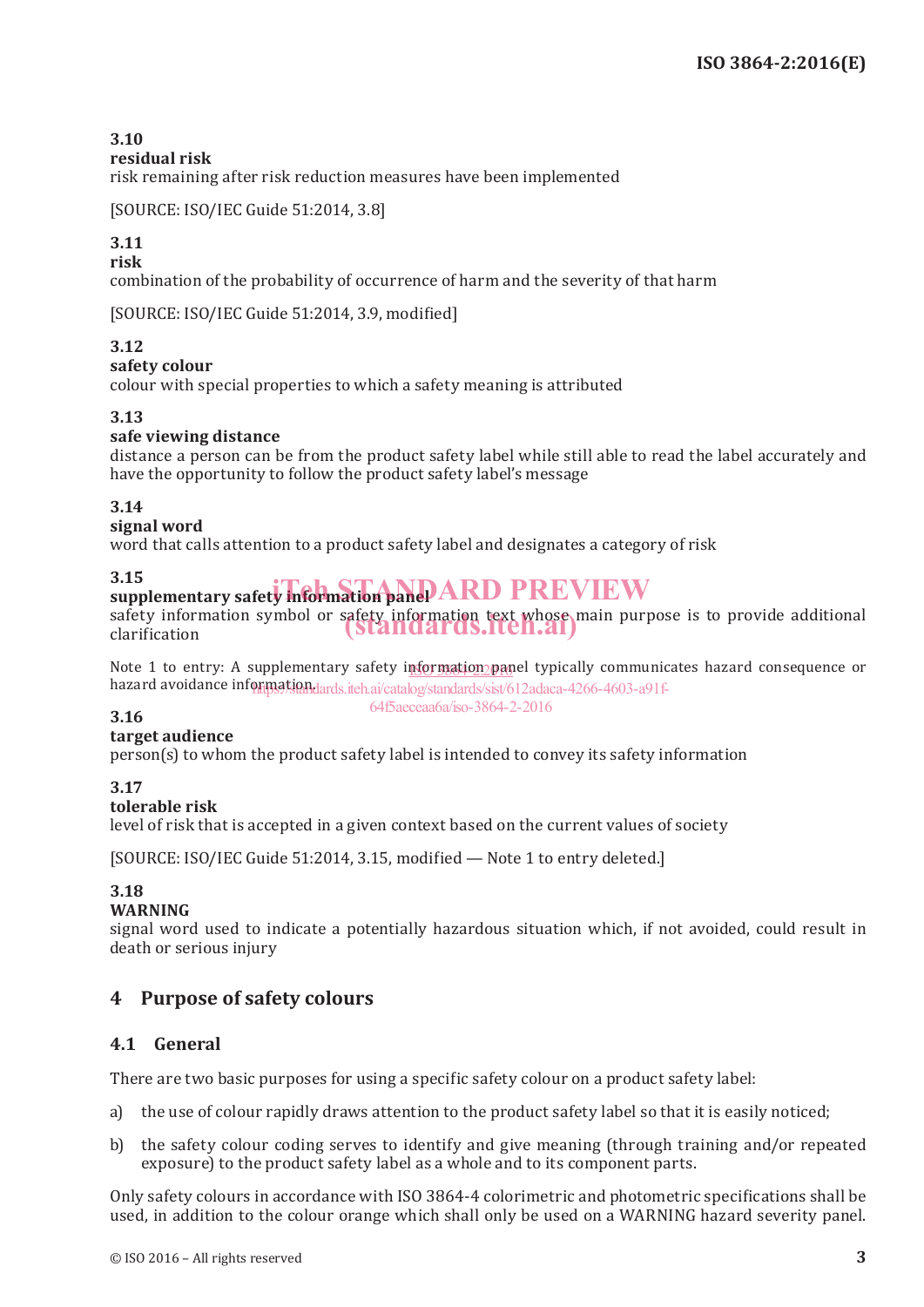Table 1 specifies the colorimetric and photometric properties of the colour orange. Annex E provides references from colour order systems for the colour orange.

#### **Table 1 — Chromaticity coordinates and luminance factor for the colour orange for ordinary materials**

| Coordinate | Chromaticity coordinates of corner points determining the permitted<br>colour area: Standard illuminant D65 CIE 2° Standard observer |       |       | Luminance<br>factor |            |
|------------|--------------------------------------------------------------------------------------------------------------------------------------|-------|-------|---------------------|------------|
|            |                                                                                                                                      |       |       |                     |            |
|            | 0.603                                                                                                                                | 0.538 | 0,508 | 0,563               |            |
|            | 0.397                                                                                                                                | 0.382 | 0.412 | 0.436               | $\ge 0.21$ |

## **4.2 Contrast colours**

Contrast colours shall be in accordance with ISO 3864-1. The contrast colour for orange is black.

## **4.3 Use of colour**

When a geometric shape is used around a graphical symbol, the shape's corresponding safety colour shall identify the type of safety information to be conveyed by the graphical symbol (e.g. warning, prohibition or mandatory action, see ISO 3864-1).

When a hazard severity panel is used, colour shall be used to identify the hazard severity panel's corresponding level of risk (see <mark>Table 2)</mark> TANDARD PREVIEW

# (standards.iteh.ai)

ISO 3864-2:2016 https://standards.iteh.ai/catalog/standards/sist/612adaca-4266-4603-a91f-64f5aeceaa6a/iso-3864-2-2016